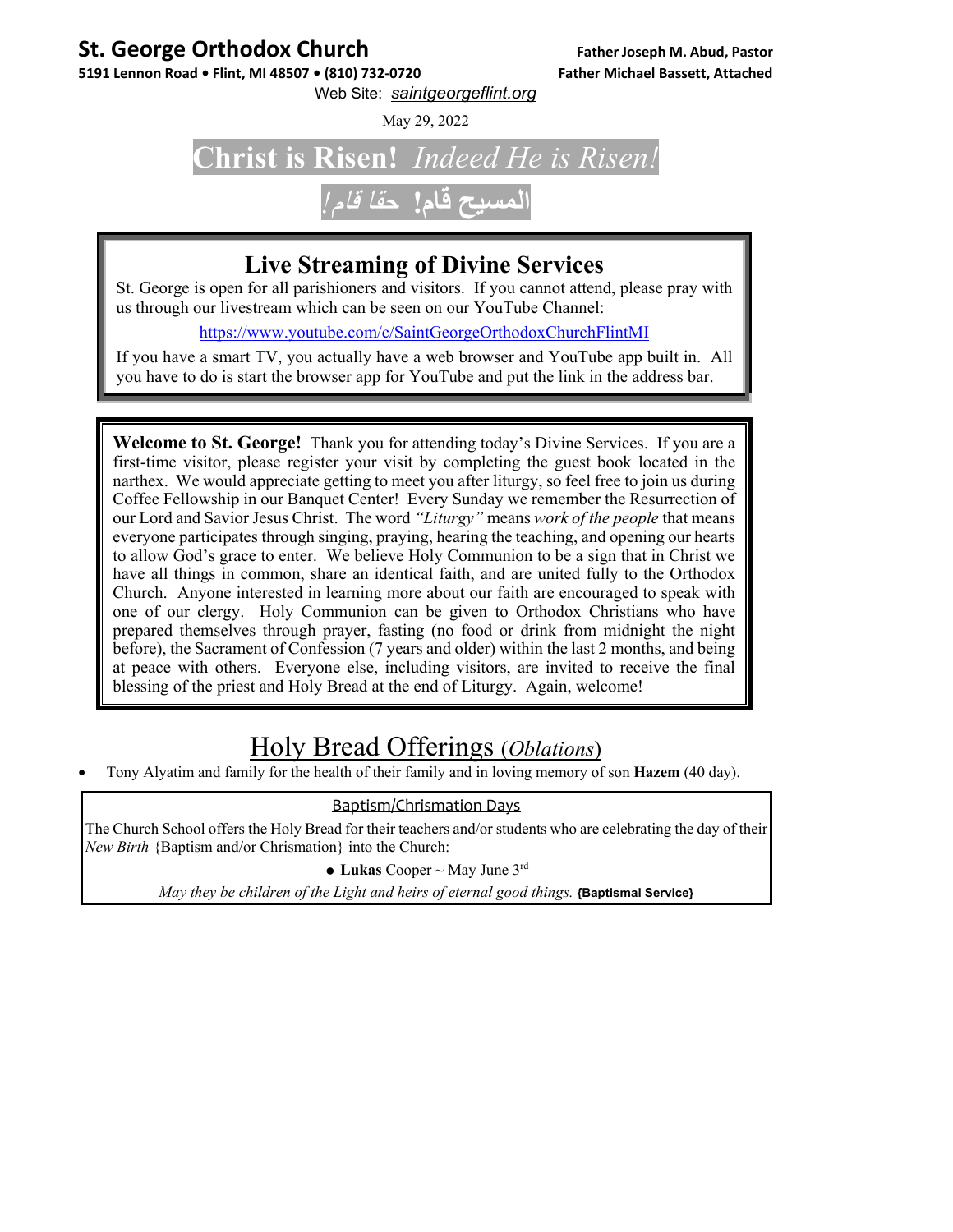- We pray for the servants of God who have fallen asleep in the Lord: **Archbishop Paul** of Chicago and the Midwest, Orthodox Church in America (*OCA*, +April 24th), **Hasna** Ghantous (+April 25th), **Larry** Sisk (+May 14th, brother of Carol Haddad), **Louise** Shaheen (May 15th, cousin of Elaine Shaheen), and **Nasri** Haddad (+May  $23^{\text{rd}}$ ).
- Prayers are offered for our parishioners who are ill, recovering, or in need, especially His servants: **Metropolitan Paul** and **Archbishop John** who are in captivity, **Sahar** Abdallah, **Shafiqa** Abuaitah, **Suheil**  and **Abeer** Abuaita, **Khader** AbuAita, **Laila** Abud, **Anwar** Abueita, **Jane** Abueita, **Chelsy** Abufarha, **Daniel** Alghanim (father of Dania Hanna), **William** Alsahouri, **Sharon** Ballreich (sister of Nancy Silpoch and Deborah Salim), **Emil** Bathish, **Douglas** Coone, **Levi** Cooper, **Vera** Daoud, **Jimmy** David, **Victor** David, **Elias** Gantos, **Mariam** Ghanim (mother of Manal Abuaita), **Jamil** Ghantous, **Phyllis** Good, **Nadia** Ibrahim (mother of Ziyad), **Daisy** Isaac, **Dannie** Jones, **Loretta** Karpelenia (mother of Denise Ghattas), **Laura** Nassar, **Aida** Raffoul, **Jose** Ramirez (known to Reem Bathish), **Deborah** Salim, **Elaine** Shaheen, **Michael** Silpoch, **Georgette** Yusuf, and **Michael** Zerka (uncle of Lauren Zerka); **Daniel**, **Staci**, and newborn **Phoebe Caroline** Bator (May 18th).
- We also pray for our expectant parents: **Casandra** and **Daniel** Burbar, **Joselien** (daughter of Issa and Esperanza) and **David** Khoury, **Sandy** (daughter of Issa and Esperanza) and **Raad** Qumsieh, and **Jacqueline** (daughter of Anwar and Janet) and **John** Timm.

## **ANNOUNCEMENTS**

**COFFEE FELLOWSHIP** is in our Lounge and is hosted by *Tony Alyatim.*

**COFFEE FELLOWSHIP HOSTS** Available dates: June  $5<sup>th</sup>$ , 19<sup>th</sup>, and 26<sup>th</sup> ~ sign-up poster and hosting information is in the Lounge and includes bringing whatever you wish to serve and cleaning up afterwards. St. George provides coffee, cups, cream, and sugar at a charge to the host of \$25. **For more information, contact Manal Abuaita** (810-577-0028).

#### **RECOGNITION DAY HAS BEEN RESCHEDULED FOR NEXT SUNDAY,JUNE 5TH!**

#### **MARK YOUR CALENDARS SO WE CAN ALL CELEBRATE OUR STUDENTS,**

#### **TEACHERS, STAFF, AND THE END OF OUR CHURCH SCHOOL YEAR!**

**COLLEGE SCHOLARSHIPS AVAILABLE** We are very fortunate to have several scholarships available to those who wish to further their education. Some applications are in the Lounge and others are located at: https://antiochian.org/regulararticle/386. Please note THE DEADLINES!



**Our stewardship, offerings, and donations are needed**. PLEASE help your parish by continuing to offer your gifts! If you cannot come to church, you can simply go to our parish website (https://saintgeorgeflint.org/) and donate on-line (*use the QR code to the right*) or you can bring or mail your offerings to St. George, 5191 Lennon Road, Flint, MI 48507. As always, THANK YOU for your generosity and love of our St. George!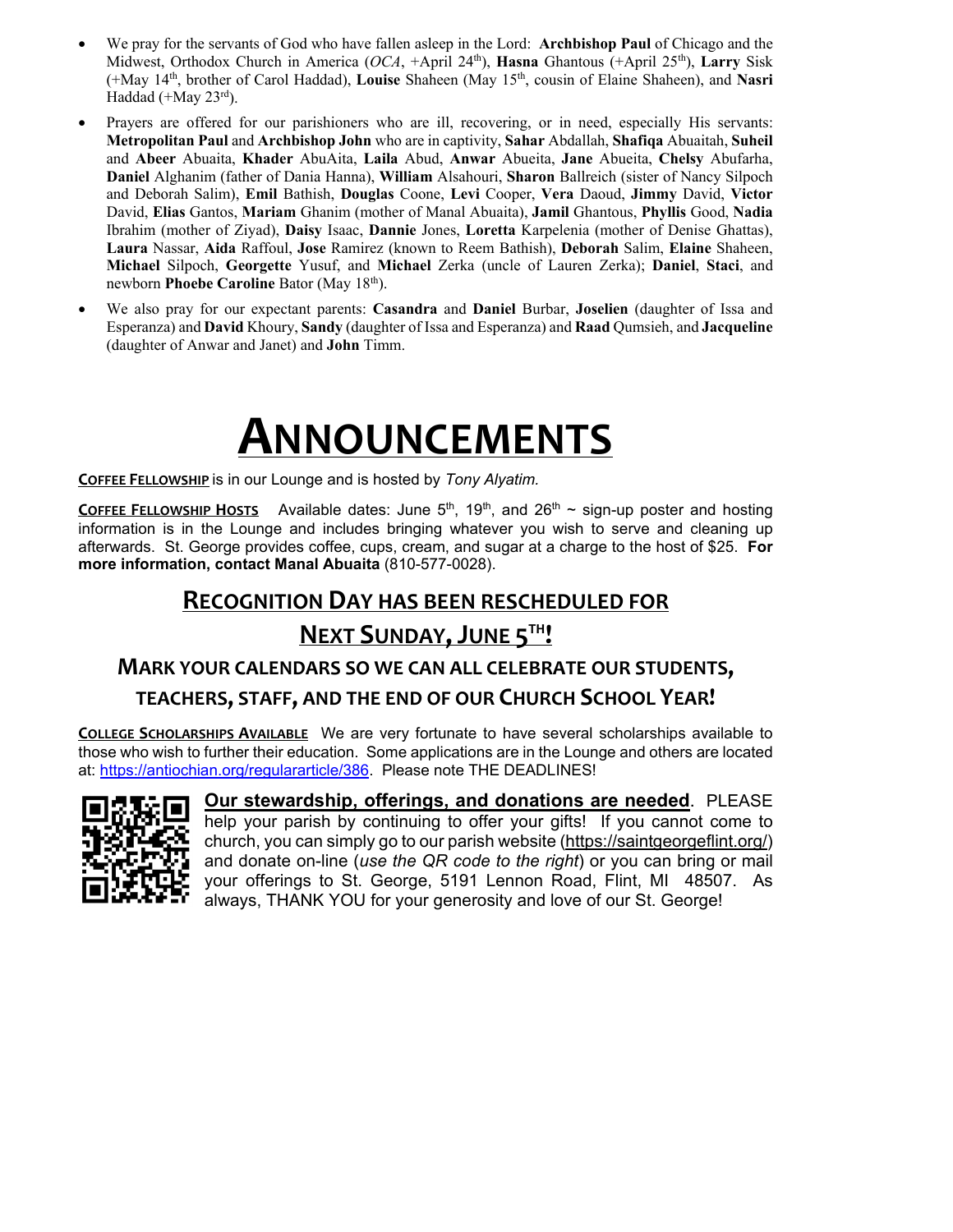# **St. George Men's Fellowship**

We want and need a Men's Fellowship to share experiences, encouragement, support, and biblical study. The Men's Fellowship at St. George Flint will provide a variety of opportunities to connect, build community, and have fun. We are thinking of bi-monthly gatherings, opening with a teaching from Fr. Joe/speaker followed with a social activity such as dinner, cards, etc. Other activities include: cooking meals at church, fundraising campaigns, and various ministry tasks at church. We pray you will find this fellowship fun and helpful in your Christian development and maturity. Please text or call Tony Daoud at 810-730-1011 to be added to our group text. This group text is strictly for fellowship activities and to inform you on events of our group and church. If you prefer e-mail, you can send your information to Tonydaoud00@gmail.com. All men of St. George are welcome and participation is highly encouraged! Our  $1<sup>st</sup>$  gathering is June  $14<sup>th</sup> \sim PLAN ON IT!$ 

**BAKING OF HOLY BREAD!** Aida Nassar is our coordinator. She is very attentive to making sure we have enough Holy Bread every week and what might be frozen is used quickly. If you would like to bake Holy Bread, please let Aida know. *Thank you and may God bless the hands of all of those who bake Holy Bread for every liturgy!*

#### **COMING EVENTS**

| <b>Fasting Discipline</b> There is no fasting until the Ascension of our Lord into Heaven 40 days |                                                                           |
|---------------------------------------------------------------------------------------------------|---------------------------------------------------------------------------|
|                                                                                                   | after Pascha on June 2 <sup>nd</sup> .                                    |
| Monday                                                                                            | Memorial Day office closed                                                |
|                                                                                                   | NO Bible Study or SOYO Monday                                             |
| Wednesday                                                                                         | <b>NO Arabic-English Bible Study</b>                                      |
|                                                                                                   | Combined Pan-Orthodox Evening Divine Liturgy for the Great Feast of our   |
|                                                                                                   | Lord's Ascension on the 40 <sup>th</sup> Day of Pascha<br>6 <sub>pm</sub> |
| Saturday                                                                                          | <b>Great Vespers and Confessions</b><br>5 <sub>pm</sub>                   |

### **The Image Of The Good Shepherd ~ There is no room**

**for abusive husbands, tyrannical bishops, or clericalist priests**

*by Abbot Tryphon, head of All-Merciful Savior Monastery on Vashon Island, Washington* 

Misty Isle Farms, the largest privately owned property on Vashon Island, with more than three hundred acres, sponsors an annual Sheep Dog Trials, every autumn. The dogs are judged according to their ability to quickly herd sheep through fence gates, and around obstacles. Like many Vashon Islanders, I've found this annual event to be fascinating, and have been attending the event for some years now. Especially interesting, is to observe the synergy between the dogs and their handlers.

For those of you who have never watched such an event, the dogs dart back and forth, herding the sheep, and, by intimidation, keep the sheep together. This is quite different from the herding that takes place when a shepherd is involved. Shepherd's herd their sheep in a completely different way. A shepherd will make little sounds, particular to

*continued*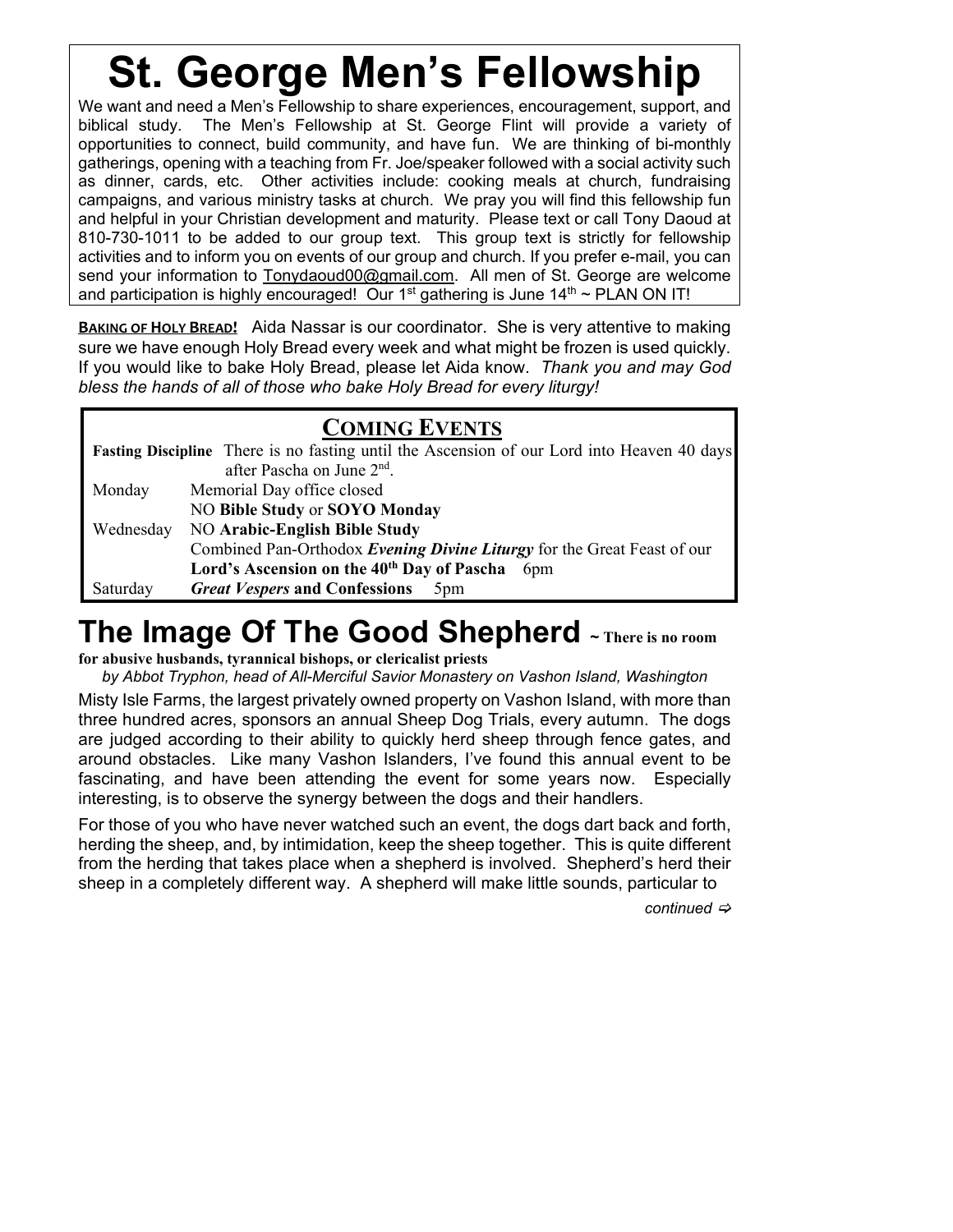himself, and recognized by his sheep. The hearing of these familiar sounds has a comforting and calming effect upon the sheep, and they willingly follow their shepherd.

In the Gospels, Christ describes Himself to his disciples as "The Good Shepherd," Who willingly lays down his life for His sheep. Like any good shepherd, Jesus lovingly calls his sheep, and bids us to come forth, follow Him, and enter into the "green pastures" of eternal life. There is no intimidation, as with the sheep dogs, but only the loving sounds of a shepherd, who's sheep recognize a voice that is comforting, and draws them into a safe place.

Bishops and priests, as representatives of the Good Shepherd, are called, as icons of the Christ they serve, to act in the very same manner. Bishops and priests are not, if they are true to their vocations, to lead by intimidation, but with pastoral love and gentle shepherding. There is no place for shepherding by intimidation in the Theology of Priesthood of the Orthodox Church. Bishops, abbots, and priests, in the Orthodox Church, have never been "Lords" over their people, but, rather, servants, and loving shepherds.

In Orthodox monasteries, where the abbot occupies his office for life (much like a bishop,) his rule must be one of fatherly leadership. The abbot does not give commands to his monks to do this or that, but, rather, suggests. The obedience of the monks is, therefore, not one of obedience as to an overlord, but obedience to a loving father, because the monks are loved by their abbot, and, in return, love their abbot.

Christ even directed husbands to love their wives in much the same manner, for he told husbands they must love their wives, just as Christ has loved His Church. No medieval lordship over an Orthodox Christian wife. Husbands, like bishops, abbots, and priests, are to follow Christ's example, and imitate the Good Shepherd. Within Orthodoxy, there is no room for abusive husbands, tyrannical bishops, and clericalist priests.



*Get out your bibles and find the Gospel of St. John, chapter 10. Read verses 1- 21 and learn what it means that Christ is the Good Shepherd. Love, FJ*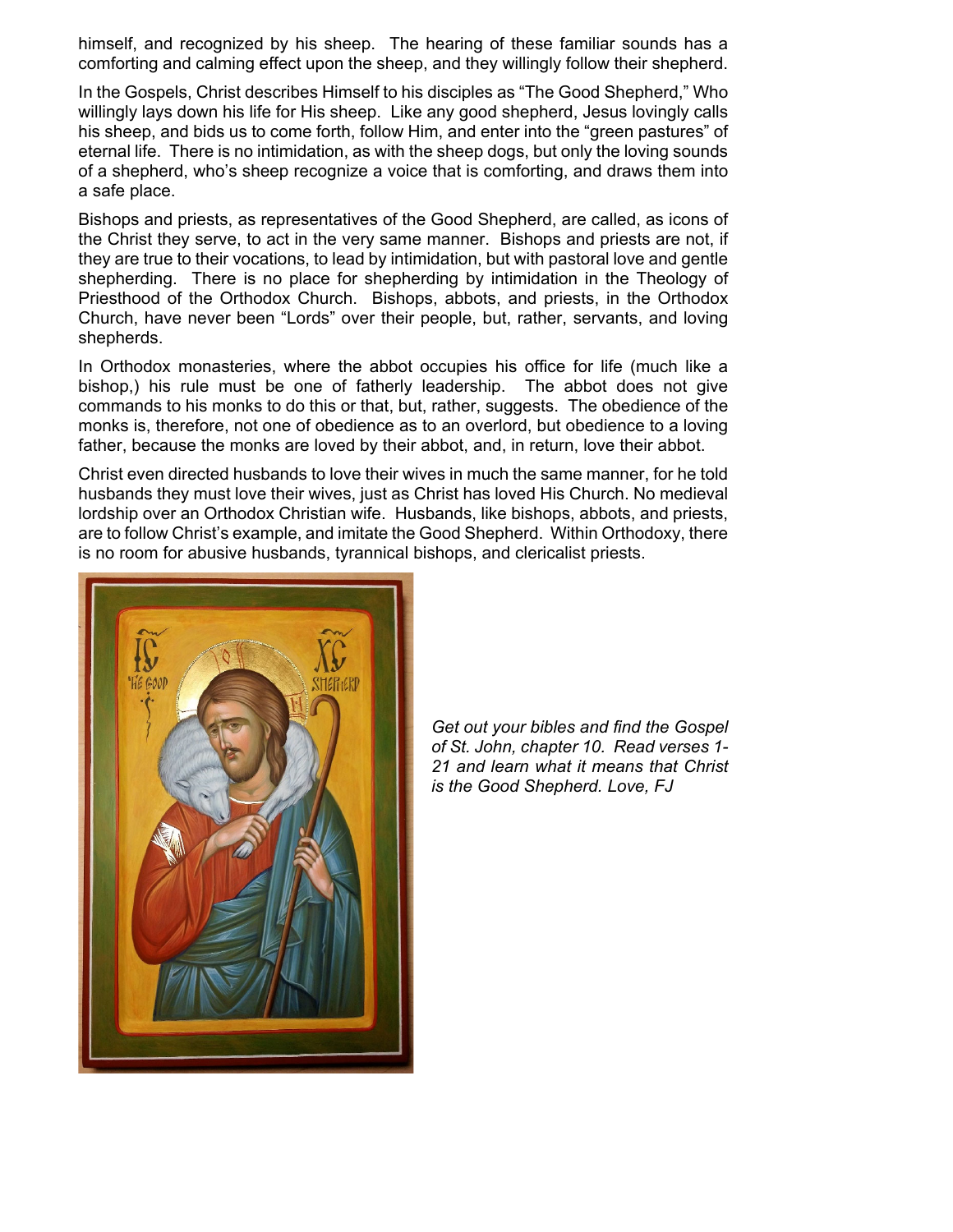# **From Bishop Anthony**

*Christ is Risen! It was a blessing for me to celebrate the Three Days of Pascha with Fr. Joe, Fr. Michael, and the parish of St. George in Flint. I pray you had an inspirational Pascha celebration where prayer becomes endless praise! Please extend my thanks for the hospitality and generosity of all the parishioners of St. George. I appreciated the attentiveness and patience with my numerous talks and sermons!*

#### **From Douglas Coone, the newest member of our Orthodox Faith**

*To the wonderful parishioners of St George,*

*Christ is Risen!*

*I* want to take this time to personally thank each and every one of you for the very warm welcome *and acceptance of me, a total stranger, into your parish. Also, thank you for the support, encouragement, and congratulations you gave me, along with all the pictures and videos of my Baptism, Chrismation, and Reception into the Orthodox Faith. I will remember that first Pascha service for a very long time. Thank you.*

*Also, thank you all for your prayers and concern showed to me for my recent shoulder surgery and recovery. I know your prayers have enhanced my recovery progress. Thank you.*

*You have witnessed to me the embodiment and meaning of what it means to be a church and a church family. I have been a part of other churches before, but none like this. God willing, I look forward to the years to come as I grow more in my understanding of the Orthodox faith as it is truly lived and expressed by you, the people of St. George. I also look forward to becoming more and more a part of the St. George family as time goes. I feel like I have found a home. Thank you. I also look forward to learning a word or two in Arabic and thank you ahead of time for your patience with me in that endeavor. Please, continue to keep me in your prayers as I will keep my new found family in Christ, the people of St. George in my prayers. By your prayers, Doug Coone, baptized by the name Anatolius.*

# **Calling all artists!**

Catholic Charities is once again gearing up for our annual *Chair***-ity Benefit**  to be held on Thursday, September 29<sup>th</sup>! We are looking for talented people willing to transform a plain chair into an amazing work of art. Your donation will not only provide someone with a one-of-a-kind piece of furniture, it will help us continue our mission of **Providing Help & Creating Hope** to those most in need in our community. Individual artists or groups may submit a chair, couch, lounger, bench or any other creative way of sitting. There are no rules, so get as creative as you want as long as you can sit on it! We are only accepting 20 chairs for the live and silent auctions  $\sim$  so get registered today. Registration deadline is Friday, July 15, 2022. Bring finished chairs to Catholic Charities, 901 Chippewa Street, Flint by September 2, 2022. Text "chair" to 810-255-3053 to register!